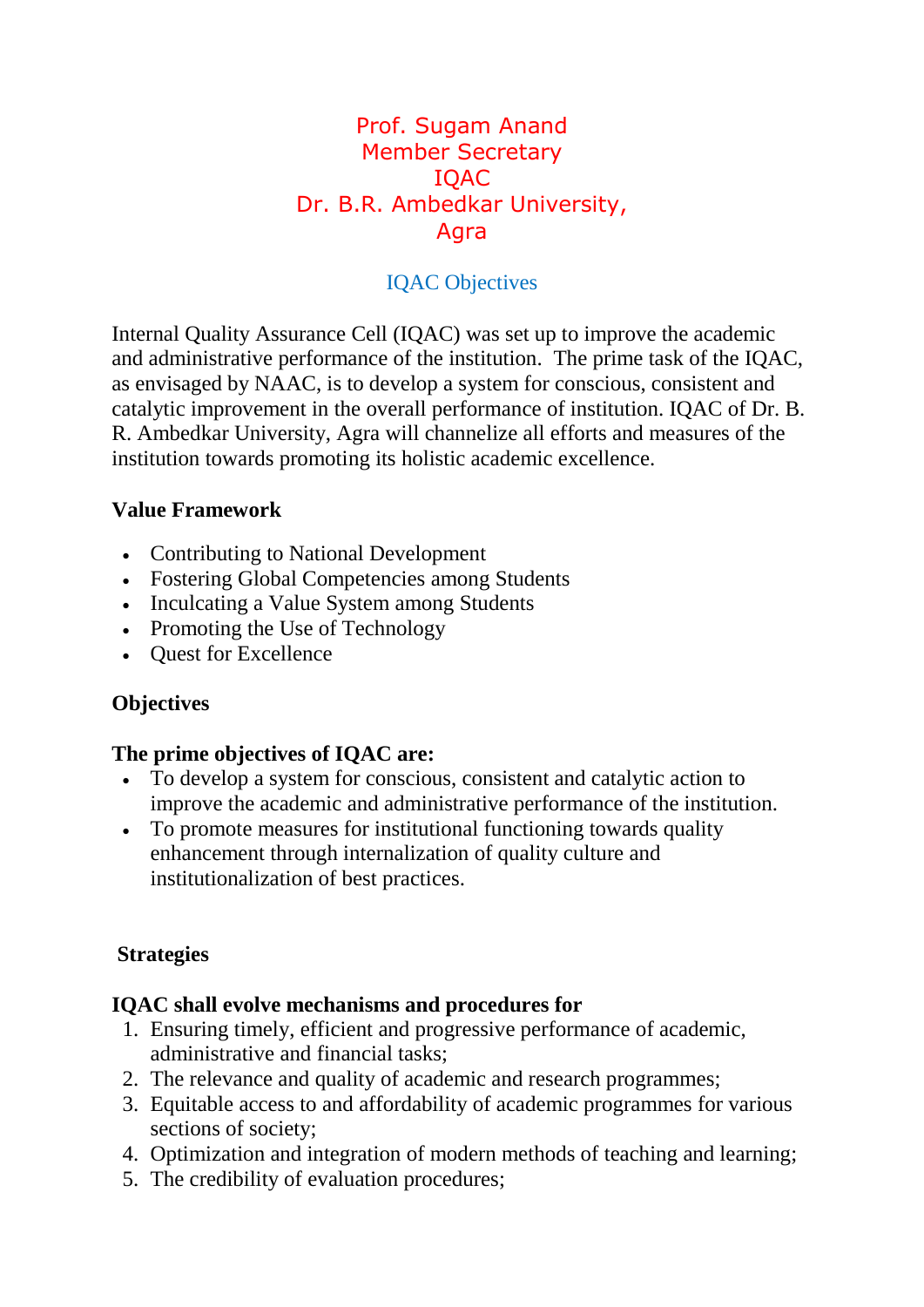- 6. Ensuring the adequacy, maintenance and proper allocation of support structure and services;
- 7. Sharing of research findings and networking with other institutions in India and abroad.

### **Functions**

#### **Some of the functions expected of the IQAC are:**

- 1. Development and application of quality benchmarks/parameters for various academic and administrative activities of the institution;
- 2. Facilitating the creation of a learner-centric environment conducive to quality education and faculty maturation to adopt the required knowledge and technology for participatory teaching and learning process;
- 3. Arrangement for feedback response from students, parents and other stakeholders on quality-related institutional processes;
- 4. Dissemination of information on various quality parameters of higher education;
- 5. Organization of inter and intra institutional workshops, seminars on quality related themes and promotion of quality circles;
- 6. Documentation of the various programmes/activities leading to quality improvement;
- 7. Acting as a nodal agency of the Institution for coordinating quality-related activities, including adoption and dissemination of best practices;
- 8. Development of Quality Culture in the institution;
- 9. Preparation of the Self Study Report (SSR) as per guidelines and parameters of NAAC, to be submitted to NAAC.

# **Benefits**

## **IQAC will:**

- 1. Ensure heightened level of clarity and focus in institutional functioning towards quality enhancement;
- 2. Ensure internalization of the quality culture;
- 3. Ensure enhancement and coordination among various activities of the institution and institutionalize all good practices;
- 4. Provide a sound basis for decision-making to improve institutional functioning;
- 5. Act as a dynamic system for quality changes in the institution;